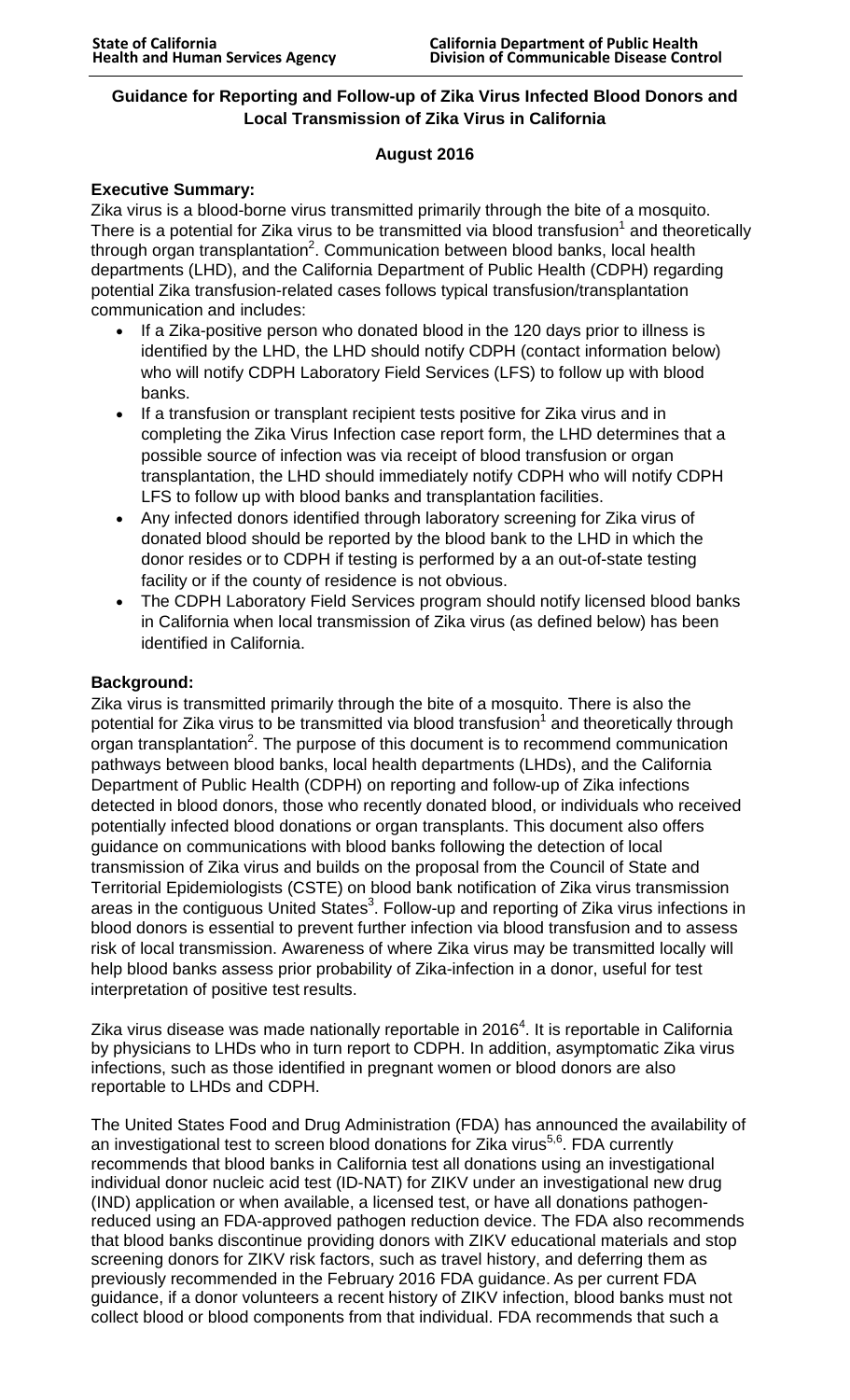donor be deferred for 120 days after a positive viral test or the resolution of symptoms, whichever timeframe is longer<sup>6</sup>.

In California, the *Aedes* mosquito species that are known to transmit Zika virus are found in limited areas in 12 counties (as of August 2016)<sup>7</sup>. To date, no local mosquito-borne transmission of Zika virus has been documented, and the overall risk of local mosquitoborne transmission is low. Zika cases reported in California are posted weekly online<sup>8</sup>. A document, Guidance [for Surveillance of and Response to Invasive](https://www.cdph.ca.gov/Programs/CID/DCDC/CDPH%20Document%20Library/InvasiveAedesSurveillanceandResponseinCA2017.pdf) *Aedes* Mosquitoes and [Dengue, Chikungunya, and Zika](https://www.cdph.ca.gov/Programs/CID/DCDC/CDPH%20Document%20Library/InvasiveAedesSurveillanceandResponseinCA2017.pdf) in California, outlines responsibilities and response guidance for LHDs and vector control agencies in the various phases of either invasive Aedes mosquito detection or arbovirus transmission detection<sup>9</sup>.

Local transmission of Zika virus may be detected by local or state health authorities or local vector control agencies may detect infected mosquitoes $^3$ . Guidance for communication of such detections is provided in the response plan and includes joint communication among LHDs, CDPH, and vector control agencies to enhance mosquito and human surveillance as well as inform the public $9$ . Blood banks should be included in this joint communication. The CDPH Laboratory Field Services program should notify licensed blood banks in California when local transmission has been identified in California. The area of local transmission will be delineated based on the number of human cases, the geographic location of the cases, the distribution of *Aedes* mosquitoes in the region, and the detection of Zika virus in mosquitoes. Potential boundaries may include one or more adjacent zip codes, cities, or counties. LHDs, CDPH and local vector control agencies will collaborate to determine the area at risk for local transmission. The area of local transmission risk should be provided to blood banks by CDPH Laboratory Field Services.

Blood banks must report any infected donors to the local health department in which the donor resides or to CDPH if testing is performed by an out-of-state testing facility or if the county of residence is not obvious. Positive test results can be reported to CDPH by FAX at 916-552- 9725 or by phone at 916-552-9730, or email to Charsey Porse (charsey.porse@cdph.ca.gov).

There are scenarios where, in the course of completing the Zika Virus Infection case report form, the LHD may identify a Zika-positive case-patient of concern to blood banks. For example, a Zika-positive person who donated blood in the 120 days prior to illness may be identified. In a second scenario, a transfusion or transplant recipient may test positive for Zika virus and in completing the Zika Virus Infection case report form, the LHD may determine that a possible source of infection was via receipt of blood transfusion or organ transplantation. The local health department should notify CDPH when such scenarios occur. CDPH Laboratory Field Services will work with the appropriate blood bank or organ donation facility to identify persons at risk for infection and track potentially infected blood products.

Questions about Zika reporting issues should be directed to Charsey Porse, MPH, PhD [\(charsey.porse@cdph.ca.gov,](mailto:(charsey.porse@cdph.ca.gov) 916-552-9730) of CDPH.

Questions about communications with blood banks should be directed to Mr. Robert Hunter (Robert. Hunter@cdph.ca.gov, 213-620-6574 or 909 645-1429).

If the primary point of contact cannot be reached, or for after-hours reporting, the CDPH duty officer can be reached at 1-800-971-9631 or 916-328-3605.